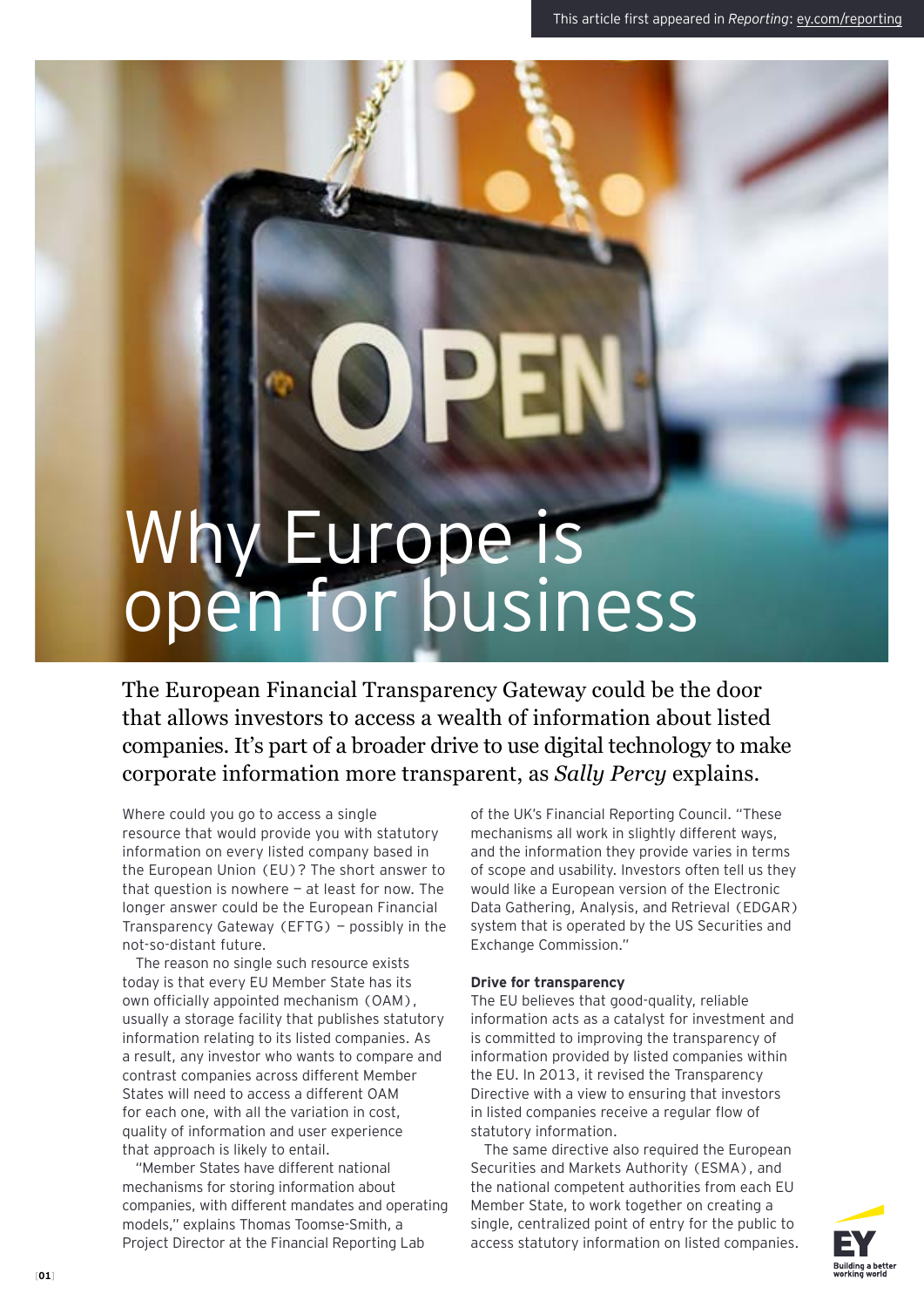

ESMA responded to this request by issuing draft regulatory technical standards on the operation of a single European Electronic Access Point, but the ESMA Board of Supervisors decided to pause the project in January 2018.

Now, however, the European Commission has embarked on its own pilot project to explore the feasibility of a single European Electronic Access Point using the distributed ledger technology blockchain. Funding for the project is being provided by the European Parliament. This access point, the EFTG, is a layer of back-end technology that creates a blockchain from the databases that are maintained by the national OAMs. It thus delivers a consistent experience for users looking to access statutory information about listed companies in the EU, no matter where the user or the company is based. Blockchain was chosen for the pilot because the technology has the potential to work with different databases while also offering immutability, security and timeliness of information.

The man in charge of the pilot is Alain Deckers, Head of Unit, Corporate Reporting, Audit and Credit Rating Agencies at the Directorate-General for Financial Stability, Financial Services and Capital Markets Union at the European Commission. "The objective is not to create a centralized database," he explains. "Instead, we want to see if we can link all the different national repositories in which statutory information is already disclosed. From a user's point of view, it would look like a single database, though, because it would provide a single point of entry to the information."

### **Pilot in progress**

At present, a small number of national OAMs are working with the Commission on the pilot, which is intended to establish whether the EFTG is actually feasible as a single point to access information from across the EU. Whether the pilot proceeds to full-scale implementation will depend not only on its success, but also on political decisions that need to be made at a later date. If full implementation does go ahead, it is unlikely to materialize until after 2019, due to the European Parliament elections taking place this year and the renewal of the European College of Commissioners.

"The technical development of the EFTG pilot will be completed in the second quarter of 2019," Deckers explains. "At this stage, we cannot prejudge the outcome of the pilot, nor speculate on the solution that will eventually be chosen to implement the European Electronic Access Point as it was envisioned in the Transparency Directive."

He acknowledges that technology has presented some challenges. Nevertheless, he says that "you can always find a technical solution to what you're trying to achieve." If the project progresses to full-scale implementation, however, business models and governance could become bigger issues than technology. This is because the OAMs in some countries are private, profit-making entities while the EFTG, as a network-based system, will require an effective governance structure if it is to operate effectively.

In the long term, Deckers believes the EFTG could potentially have uses that extend beyond allowing investors and other interested parties to access statutory information. For example, it may be helpful to statistical authorities or central banks.

Kyle Lamb, Global XBRL Technical Lead at EY, says that if the EFTG is fully implemented across the EU in the future, it will bring significant benefits to investors.

"It's an incredibly powerful concept," he explains, "because it would be a single and

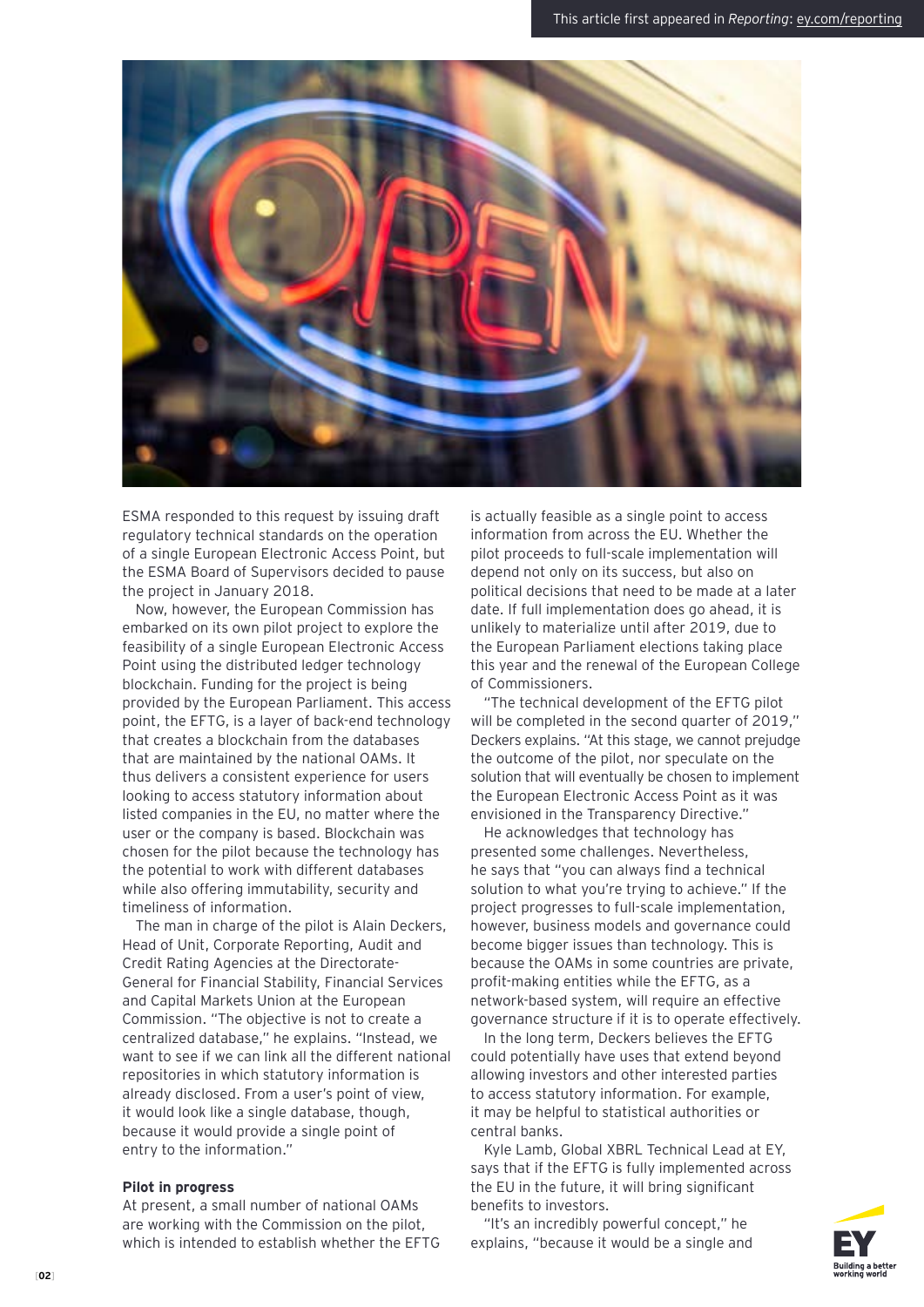transparent gateway that would allow everyone to compare entities across the European market, from armchair analysts and small investors all the way up to retail investors and major institutions. They could potentially also compare entities across the wider capital markets, including foreign private issuers in the US for which comparable XBRL reports are published too."

## **One format fits all**

The EFTG reflects the broader trend within the EU for company information to be made more easily available through digital means. Another significant development is the European Single Electronic Format (ESEF) — the electronic reporting format that issuers on EU regulated markets must use for preparing their annual financial reports from 1 January 2020.

Today, annual reports tend to be produced in printed and pdf formats. With the onset of the ESEF, however, listed companies will have to prepare their annual reports in XHTML, a computer markup

# We believe the ESEF will improve the democratization of information "

**Mohini Singh** CFA Institute

language that can be opened with standard web browsers. Furthermore, where presented, the IFRS consolidated financial statements, and potentially other content required by national OAMs within annual financial reports, will need to be marked up with XBRL tags in the Inline XBRL (iXBRL) format that makes the labeled disclosures structured and machine-readable. This will allow large amounts of financial information to be analyzed more easily with software.

Toomse-Smith points out that the EFTG and the ESEF logically fit together. "Around 7,000 companies across Europe are going to have to start using the ESEF from 2020," he says. "For that to bring any real benefits, the data will need to be accessed from one place."

Lamb also believes there's a natural linkage between the two initiatives. "While OAMs predominantly collect annual financial reports from issuers in pdf format, they make them available publicly through different interfaces," he says. "Each report is also laid out and presented slightly differently, which makes the task of using software tools to extract useful and comparable

data for analysis more complex, burdensome and, ultimately, costly. Now, with the introduction of the ESEF, the outputs will become more standardized, as well as computer-accessible and comparable."

At present, several different actors are driving the XBRL digitalization agenda as it relates to the reporting of financial information in Europe. These include the European Commission, the European Central Bank and the European authorities under the European Systemic Risk Board (including ESMA, the European Banking Authority and the European Insurance and Occupational Pensions Authority). Industry working groups organized through industry association XBRL Europe, not-forprofit standards association XBRL International and collaboration project EuroFiling also support the practical implementation of the XBRL standards.

Nevertheless, Lamb believes that market stakeholders also need to ensure that analysts and investors, as important end users of annual reports and other financial information, quickly engage with some key industry working groups. These are the working groups that are preparing guidance and best practice for preparers, software vendors and the European OAMs that will collect ESEF reports. "Otherwise, there is a risk that the embedded XBRL data they end up with in ESEF reports won't be fit for their purposes when they receive it," he warns.

### **The democratization of information**

One association of investment professionals that is getting engaged with the debate is CFA Institute. "From the start, we have supported ESMA's efforts to establish the ESEF, since we believe it will improve the democratization of information," says Mohini Singh, the institute's Director of Financial Reporting Policy. "Technology should be effectively deployed to provide investors with the information they need for their investment decisions."

Nevertheless, she adds that, while CFA Institute supports the use of iXBRL for XBRL tags, it believes that more should be done to promote electronic reporting. "Structured reporting should not only apply to all parts of the annual report, but also to interim reports, since investors make investment decisions throughout the year," she says.

Broader EU initiatives that provide further context for both the Transparency Gateway and the ESEF are the fitness check on public reporting by companies and the European Commission's FinTech Action Plan, which is intended to help create a more competitive Europe.

"It's the direction of travel that's really interesting," notes Toomse-Smith. "More and more of the data put out by companies will be digital and consumed digitally. For preparers, that's worth understanding, because it all points to information being a lot more transparent in the future."



April 2019